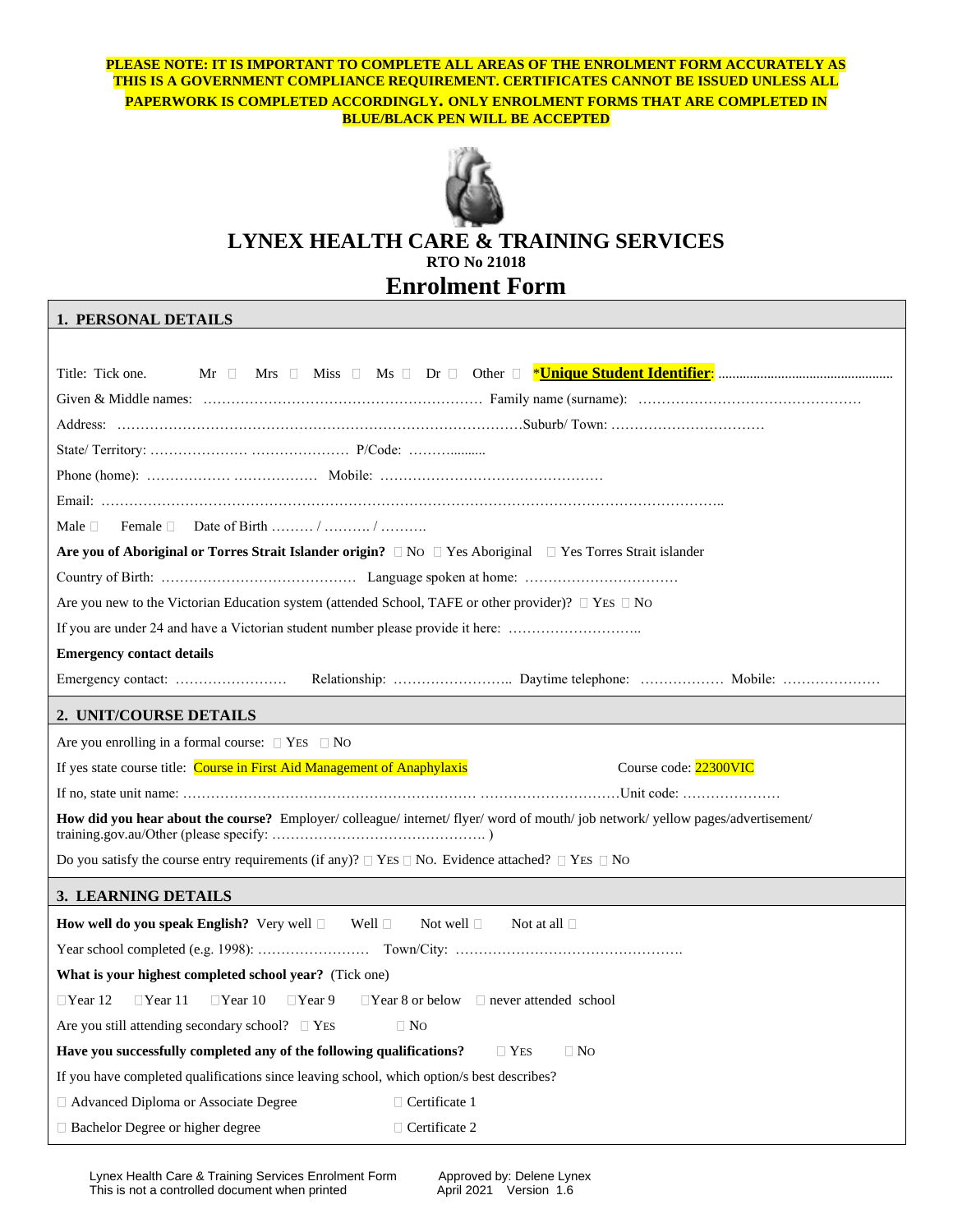| □ Diploma or Associate Diploma                                                                                                                                                                                                                                                                                                                                                                                                               | □ Certificate 3 or Trade Certificate                                                                                                      |                                          |                                                                                                                                                      |  |  |
|----------------------------------------------------------------------------------------------------------------------------------------------------------------------------------------------------------------------------------------------------------------------------------------------------------------------------------------------------------------------------------------------------------------------------------------------|-------------------------------------------------------------------------------------------------------------------------------------------|------------------------------------------|------------------------------------------------------------------------------------------------------------------------------------------------------|--|--|
| $\Box$ Other certificate                                                                                                                                                                                                                                                                                                                                                                                                                     |                                                                                                                                           | □ Certificate 4/Advanced/Technical Cert. |                                                                                                                                                      |  |  |
| Do you have a disability, impairment or long term condition?                                                                                                                                                                                                                                                                                                                                                                                 | $\Box$ Yes                                                                                                                                | $\Box$ No                                |                                                                                                                                                      |  |  |
| If Yes, please tick the box which best describes your disability:                                                                                                                                                                                                                                                                                                                                                                            |                                                                                                                                           |                                          |                                                                                                                                                      |  |  |
| $\Box$ Acquired brain injury<br>$\Box$ Hearing/deaf                                                                                                                                                                                                                                                                                                                                                                                          | $\Box$ Intellectual                                                                                                                       | $\Box$ Learning                          | □ Medical Condition                                                                                                                                  |  |  |
| $\Box$ Mental Illness<br>$\Box$ Other disability                                                                                                                                                                                                                                                                                                                                                                                             | □ Physical                                                                                                                                | $\Box$ Unspecified                       | $\Box$ Chronic Illness<br>$\Box$ Visual/sight                                                                                                        |  |  |
| application.                                                                                                                                                                                                                                                                                                                                                                                                                                 |                                                                                                                                           |                                          | Is there anything that may prevent you from successfully completing the training course? $\Box$ Yes $\Box$ No If yes please submit details with this |  |  |
| Do you need help with reading and writing or maths? $\Box$ YES                                                                                                                                                                                                                                                                                                                                                                               | $\Box$ No                                                                                                                                 |                                          |                                                                                                                                                      |  |  |
| For what reason/s, as listed below, do you wish to complete this course?                                                                                                                                                                                                                                                                                                                                                                     |                                                                                                                                           |                                          |                                                                                                                                                      |  |  |
| $\Box$ Get a job                                                                                                                                                                                                                                                                                                                                                                                                                             | $\Box$ Develop my existing business                                                                                                       | $\Box$ Start my own business             |                                                                                                                                                      |  |  |
| $\Box$ Try for a different career                                                                                                                                                                                                                                                                                                                                                                                                            | $\Box$ Get a better job or promotion                                                                                                      | $\Box$ Requirement of my job             | $\Box$ For self development                                                                                                                          |  |  |
| $\Box$ Extra skills for my job                                                                                                                                                                                                                                                                                                                                                                                                               | □ Get into another course or study                                                                                                        | $\Box$ For personal interest             | $\Box$ Other reasons                                                                                                                                 |  |  |
| <b>4. EMPLOYMENT DETAILS</b>                                                                                                                                                                                                                                                                                                                                                                                                                 |                                                                                                                                           |                                          |                                                                                                                                                      |  |  |
|                                                                                                                                                                                                                                                                                                                                                                                                                                              | Which situation, as listed below, best describes your current employment status?                                                          |                                          |                                                                                                                                                      |  |  |
| $\Box$ Employed (as an unpaid family worker)                                                                                                                                                                                                                                                                                                                                                                                                 | $\Box$ An employer                                                                                                                        |                                          |                                                                                                                                                      |  |  |
| $\Box$ Employee full time                                                                                                                                                                                                                                                                                                                                                                                                                    | $\Box$ Not employed – not seeking employment/retired                                                                                      |                                          |                                                                                                                                                      |  |  |
| $\Box$ Employee part time<br>$\Box$ Self employed (not employing others)                                                                                                                                                                                                                                                                                                                                                                     |                                                                                                                                           |                                          |                                                                                                                                                      |  |  |
| $\Box$ Unemployed and seeking full time work                                                                                                                                                                                                                                                                                                                                                                                                 | $\Box$ Unemployed and seeking part time work                                                                                              |                                          |                                                                                                                                                      |  |  |
|                                                                                                                                                                                                                                                                                                                                                                                                                                              |                                                                                                                                           |                                          |                                                                                                                                                      |  |  |
|                                                                                                                                                                                                                                                                                                                                                                                                                                              |                                                                                                                                           |                                          |                                                                                                                                                      |  |  |
|                                                                                                                                                                                                                                                                                                                                                                                                                                              |                                                                                                                                           |                                          |                                                                                                                                                      |  |  |
|                                                                                                                                                                                                                                                                                                                                                                                                                                              |                                                                                                                                           |                                          |                                                                                                                                                      |  |  |
| If a Statement of Attainment is issued and you are unable to accept it do you give permission for Lynex Health Care & Training Services to<br>forward the Statement of Attainment to your employer? Yes $\square$<br>No <sub>1</sub>                                                                                                                                                                                                         |                                                                                                                                           |                                          |                                                                                                                                                      |  |  |
| 5. CREDIT TRANSFER                                                                                                                                                                                                                                                                                                                                                                                                                           |                                                                                                                                           |                                          |                                                                                                                                                      |  |  |
| Do you wish to apply for Credit Transfer (CT)? $\Box$ Yes $\Box$ No<br>There is no fee charged for processing CT applications.                                                                                                                                                                                                                                                                                                               |                                                                                                                                           |                                          |                                                                                                                                                      |  |  |
| <b>6. PRIVACY NOTICE</b>                                                                                                                                                                                                                                                                                                                                                                                                                     |                                                                                                                                           |                                          |                                                                                                                                                      |  |  |
| Why we collect your personal information                                                                                                                                                                                                                                                                                                                                                                                                     |                                                                                                                                           |                                          |                                                                                                                                                      |  |  |
| in a vocational education and training (VET) course with us.                                                                                                                                                                                                                                                                                                                                                                                 |                                                                                                                                           |                                          | As a registered training organisation (RTO), we are legally required collect your personal information so we can process and manage your enrolment   |  |  |
|                                                                                                                                                                                                                                                                                                                                                                                                                                              | Without this information, Lynex Health Care & Training Services can not enrol you as a student.                                           |                                          |                                                                                                                                                      |  |  |
| <u>How we use your personal information</u>                                                                                                                                                                                                                                                                                                                                                                                                  |                                                                                                                                           |                                          |                                                                                                                                                      |  |  |
|                                                                                                                                                                                                                                                                                                                                                                                                                                              |                                                                                                                                           |                                          | We use your personal information to enable us to deliver VET courses to you, and otherwise, as needed, to comply with our obligations as an RTO.     |  |  |
| How we disclose your personal information                                                                                                                                                                                                                                                                                                                                                                                                    |                                                                                                                                           |                                          |                                                                                                                                                      |  |  |
| We are required by law (under the National Vocational Education and Training Regulator Act 2011 (Cth) (NVETR Act)) to disclose the personal<br>information we collect about you to the National VET Data Collection kept by the National Centre for Vocational Education Research Ltd<br>(NCVER). The NCVER is responsible for collecting, managing, analysing and communicating research and statistics about the Australian VET<br>sector. |                                                                                                                                           |                                          |                                                                                                                                                      |  |  |
|                                                                                                                                                                                                                                                                                                                                                                                                                                              |                                                                                                                                           |                                          | We are also authorised by law (under the NVETR Act) to disclose your personal information to the relevant state or territory training authority.     |  |  |
| How the NCVER and other bodies handle your personal information                                                                                                                                                                                                                                                                                                                                                                              |                                                                                                                                           |                                          |                                                                                                                                                      |  |  |
|                                                                                                                                                                                                                                                                                                                                                                                                                                              | The NCVER will collect, hold, use and disclose your personal information in accordance with the law, including the Privacy Act 1988 (Cth) |                                          |                                                                                                                                                      |  |  |

(Privacy Act) and the NVETR Act. Your personal information may be used and disclosed by NCVER for purposes that include populating authenticated VET transcripts; administration of VET; facilitation of statistics and research relating to education, including surveys and data linkage; and understanding the VET market.

The NCVER is authorised to disclose information to the Australian Government Department of Education, Skills and Employment (DESE),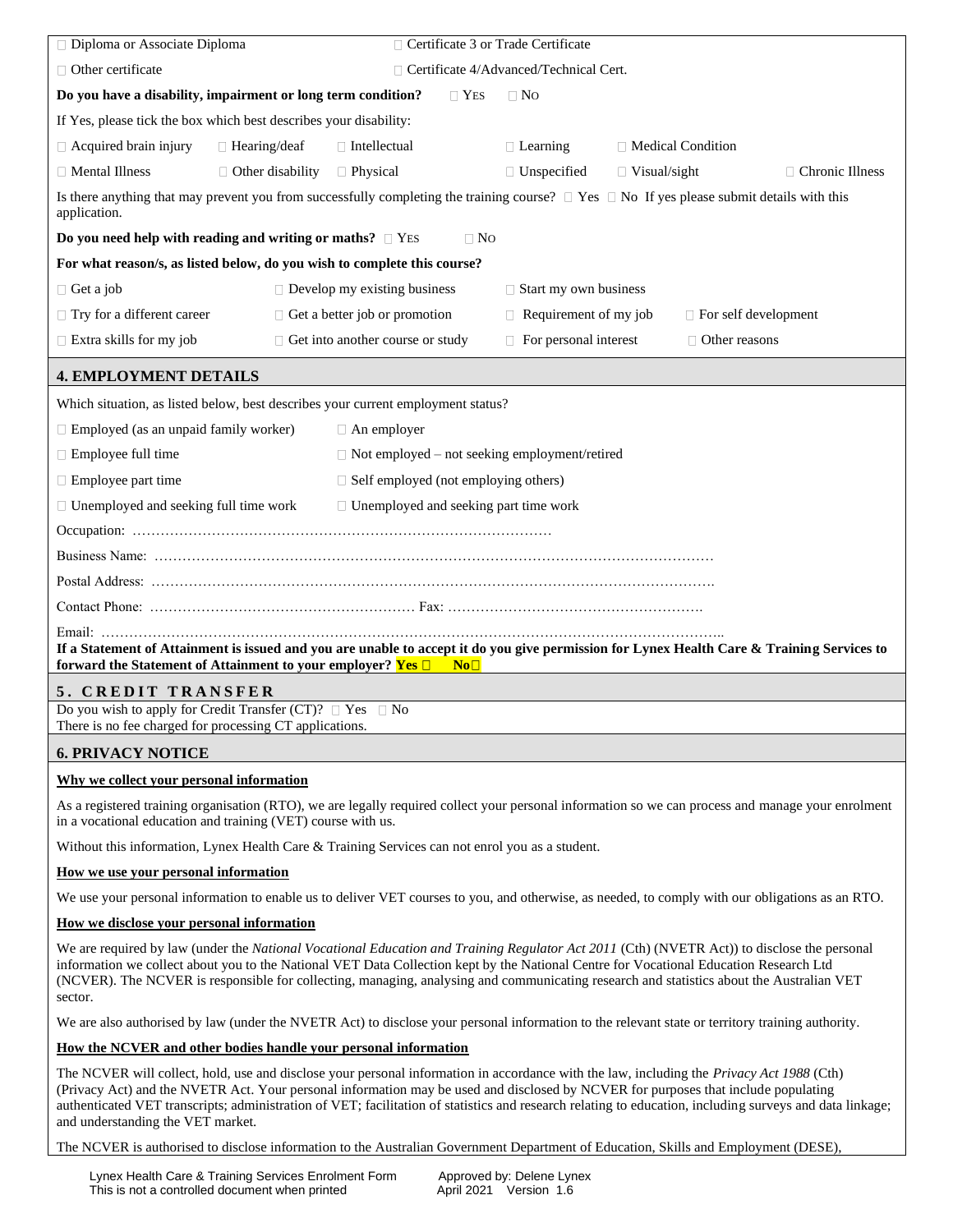Commonwealth authorities, State and Territory authorities (other than registered training organisations) that deal with matters relating to VET and VET regulators for the purposes of those bodies, including to enable:

- administration of VET, including program administration, regulation, monitoring and evaluation
- facilitation of statistics and research relating to education, including surveys and data linkage
- understanding how the VET market operates, for policy, workforce planning and consumer information.

The NCVER may also disclose personal information to persons engaged by NCVER to conduct research on NCVER's behalf.

The NCVER does not intend to disclose your personal information to any overseas recipients.

For more information about how the NCVER will handle your personal information please refer to the NCVER's Privacy Policy at [www.ncver.edu.au/privacy.](http://www.ncver.edu.au/privacy)

If you would like to seek access to or correct your information, in the first instance, please contact your RTO using the contact details listed below.

DESE is authorised by law, including the Privacy Act and the NVETR Act, to collect, use and disclose your personal information to fulfil specified functions and activities. For more information about how the DESE will handle your personal information, please refer to the DESE VET Privacy Notice a[t https://www.dese.gov.au/national-vet-data/vet-privacy-notice.](https://www.dese.gov.au/national-vet-data/vet-privacy-notice)

### **Surveys**

You may receive a student survey which may be run by a government department or an NCVER employee, agent, third-party contractor or another authorised agency. Please note you may opt out of the survey at the time of being contacted.

### **Contact information**

At any time, you may contact Lynex Health Care & Training Services to:

- request access to your personal information
- correct your personal information
- make a complaint about how your personal information has been handled
- ask a question about this Privacy Notice
- request a hard copy of the DESE VET Privacy Notice

Contact Delene on **03 9704 1633** or email **[lynex@optusnet.com.au](mailto:lynex@optusnet.com.au) .**

### **7. FEES AND COURSE CANCELLATION TERMS**

**Enrolment fee:** NIL **Replacement certificate/ statement of attainment fee:** \$20.00 **Materials fee:** included in course fee

**Re-assessment fee:** NIL **Re-training fee:** Upon Application

| Unit/Course Fees                                            |          |                                                                                         |          |
|-------------------------------------------------------------|----------|-----------------------------------------------------------------------------------------|----------|
| Course in First Aid Management of Anaphylaxis –<br>22300VIC | \$55.00  | Provide CPR – HLTAID009                                                                 | \$55.00  |
| Provide First Aid – HLTAID003                               | \$150.00 | Provide an Emergency First Aid Response in an<br>Education & Care Setting $-$ HLTAID004 | \$150.00 |

#### **Unit/Course Cancellation/Refunds**

| Withdrawal from course more than 5 days before start date                                                     | No refund required as no fees paid by the student as course fees are paid upon                                                                              |
|---------------------------------------------------------------------------------------------------------------|-------------------------------------------------------------------------------------------------------------------------------------------------------------|
|                                                                                                               | completion of course.                                                                                                                                       |
| Withdrawal from course 5 days or less before start date                                                       | No refund required as no fees paid by the student as course fees are paid upon                                                                              |
|                                                                                                               | completion of course.                                                                                                                                       |
| Withdrawal after course start date                                                                            | No refund required as no fees paid by the student as course fees are paid upon<br>completion of course. Students who withdraw from a course after they have |
|                                                                                                               | commenced but not completed will incur an administrative cost as determined by                                                                              |
|                                                                                                               | the Director.                                                                                                                                               |
| Lynex Health Care & Training Services fails to deliver the<br>course within 5 working days of the agreed date | Lynex Health Care & Training Services is liable for its own associated costs and<br>will offer students the same course on an alternative date.             |
| Lynex Health Care & Training Services fails to deliver the                                                    | Lynex Health Care & Training Services will offer students the course on another                                                                             |
| course in full after start date of course                                                                     | date.                                                                                                                                                       |
|                                                                                                               |                                                                                                                                                             |

### **8 . P A Y M E N T D E T A I L S**

**Enrolment fee:** ………… **Course fee:** ………………. **Materials fee:** …………………. **Total fee:** ……………………

 $\Box$  Cash  $\Box$  Money Order  $\Box$  Cheque (payable to Lynex Health Care & Training Services )  $\Box$  Direct Debit )  $\Box$  Invoice

Payments to:

Bank: Westpac BSB: 033 341 Account no: 444508